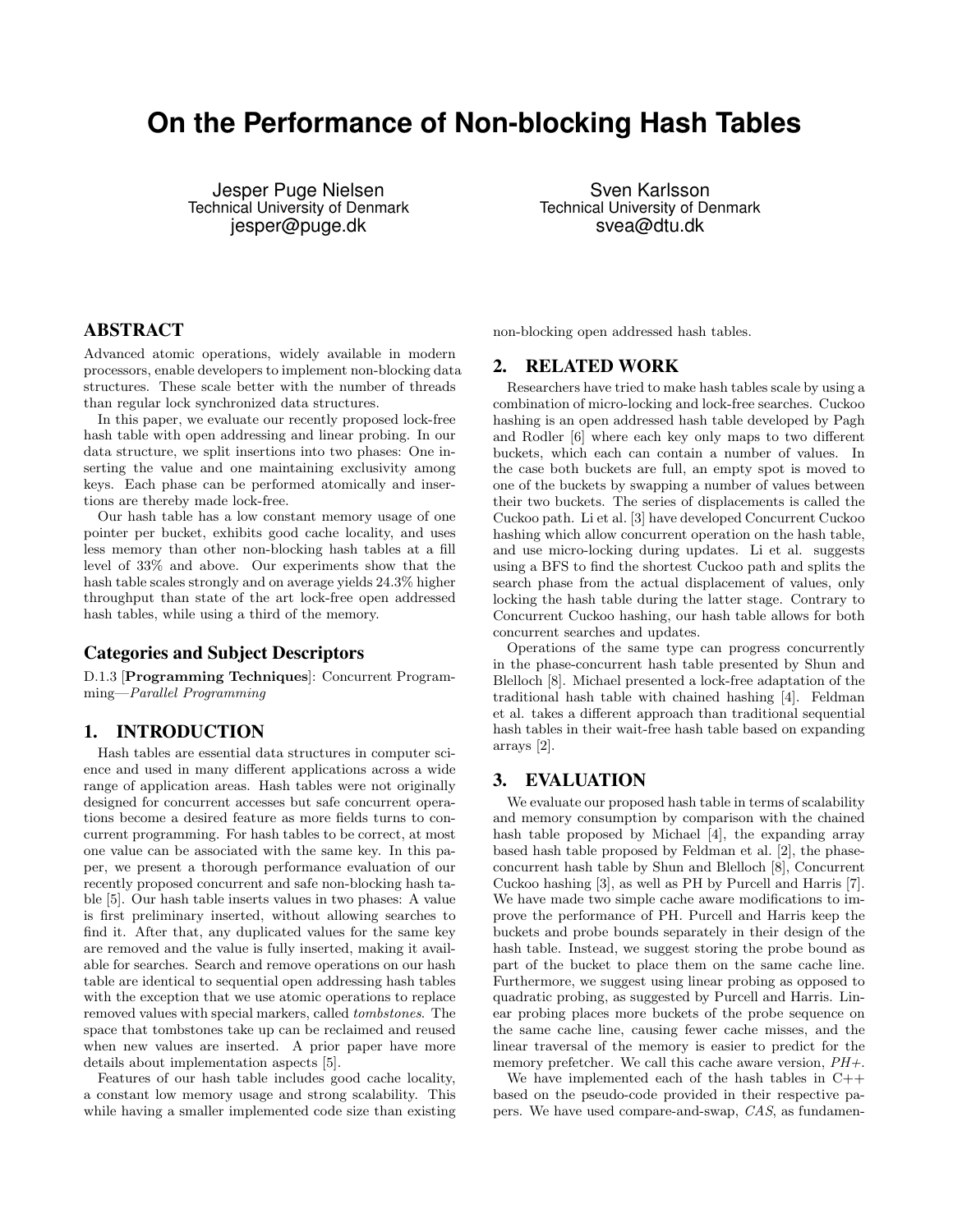tal atomic operation in all the different implementations. We also compare our hash table to a blocking hash table with open addressing and linear probing and the

unordered\_map from the C++ standard library. Both of these hash tables are protected by a readers-writer spinlock that each thread acquires prior to accessing the table and releases afterwards.

## 3.1 Experimental setup

We use GCC version 4.9.2 at optimization level 3, -O3, to compile all source code. All experiments are run under Debian 8 with Linux kernel version 3.16.0-4-amd64 on two Intel Xeon X5570 2.93GHz processors in a dual socket set-up with  $48GB$  RAM. The set-up has a total of 16 logical processor cores when Hyper-Threading is enabled. During experiments we pin threads to a specific core. Each of the first four threads are mapped to their own physical cores on the same processor, the next four threads are pinned to the same physical cores as the first, and the remaining eight threads are mapped likewise on the other processor. Our experiments show a significant drop in performance when going from four to five threads and again going from 12 to 13 threads. This is because TurboBoost is disabled when Hyper-Threading is used. The two processors have a non-uniform memory access latency to their shared memory. Debian uses a policy where heap memory is allocated to the processor which first references the memory, and it will take the other processor slightly longer to access the memory. This leads to a small drop in performance when going from eight to nine threads.

### 3.2 Scalability

We examine the scalability of the hash tables by measuring the time they take to perform a constant number of operations using 1-16 threads.

The hash tables are filled to an initial load before each experiment. All threads are released simultaneously, at which point they will each perform their share of the total operations using a specified distribution of inserts, searches and deletions. We keep the number of insert and removal operations equal to ensure a near-constant load factor on the hash table. The number of buckets are the same in all hash tables, except for Feldmans hash table, the unordered\_map, and Cuckoo hashing. Our implementation of Feldmans hash table uses arrays of four buckets as nodes in the tree, which we found to give the best performance in our experiments. Likewise, we have implement Cuckoo hashing with three values in each bucket as it gave the best performance.

Prior to each experiment, we preallocate the memory required for all hash tables, except the unordered\_map, to filter out the cost of memory allocations from the measured time. We likewise generate all random numbers beforehand and store them in memory private to each thread. The execution time of each experiment is determined by the execution time of the slowest thread, from which the operations per microsecond is calculated. Each experiment has been performed ten times, and we present the average along with a 95% confidence interval. The interval bounds can be hard to see on some graphs though, as they in most cases are very tight. The experiments using lock based hash tables have only been performed five times due to their significantly longer execution time.

We have run our experiment with a hash table size of 33,554,432 and an initial load of 33%. The size of the hash



Figure 1: Total number of operations/ $\mu$ s, with an initial load of 33% and a 10:80:10 distribution of operations.



Figure 2: Average number of operations/ $\mu$ s for each thread, with an initial load of 33% and a 10:80:10 distribution of operations.

table was chosen such that the initial values do not fit the L3 cache and memory therefore must be accessed. The experiment performs 134,217,728 operations, consisting of 10% inserts, 80% searches and 10% removals, as read dominated workloads are typical for hash table and therefore commonly used to evaluate them. Figure 1 shows the combined number of operations performed by all threads per microsecond under this configuration. Given perfect scaling, this number would increase linearly with the number of threads, doubling when the thread count doubles. As expected, the lock-based hash tables fail to scale, and their performance even drops below that of a single thread when running on more than a few threads. The phase-concurrent hash table also fail to scale, as threads are blocked while waiting for the desired phase to begin. This indicates that phase-concurrent data structures are ill suited for mixed workloads. The phaseconcurrent and lock-based hash tables will be excluded from the remaining experiments.

All the lock-free data structures scale close to linear, except when going from 4-5, 8-9 and 12-13 threads due the effects of simultaneous multithreading and non-uniform memory accesses. Cuckoo hashing scales well at thread counts below eight threads, but its performance starts to degrade slowly at higher thread counts. Figure 2 shows the average number of operations performed by each thread per microsecond. This number would be constant in a strong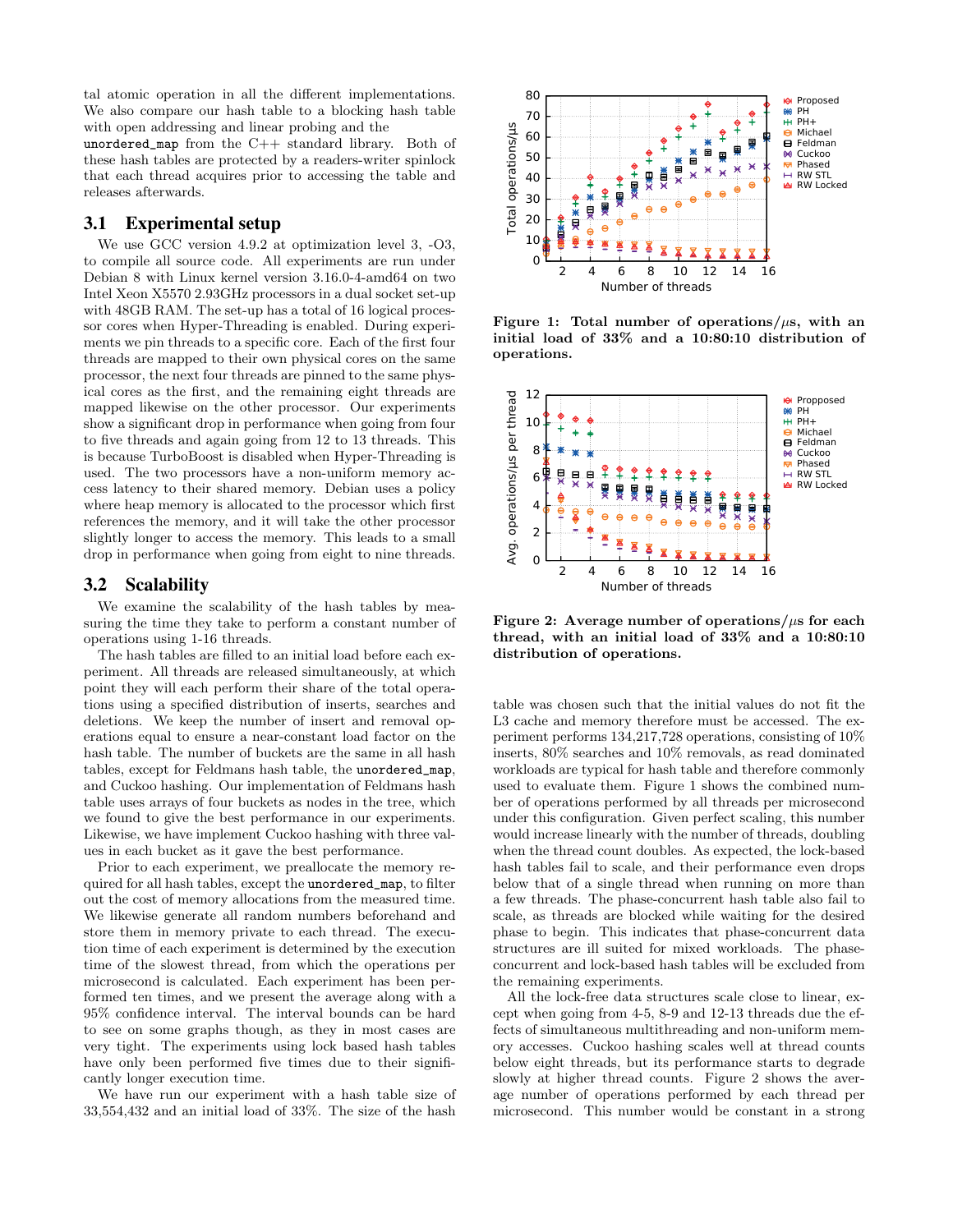

Figure 3: Total number of operations/ $\mu$ s, with an initial load of 70% and a 10:80:10 distribution of operations.

scaling system. When more than four threads are used, all non-blocking hash tables reach a near constant number of operations per thread and microsecond. Our hash table performs best in this experiment, performing 5%-10% more operations per microsecond than PH+.

We expect our hash table and PH+ to have better cache locality than the others due to their cache awareness and linear access pattern, which makes prefetching easier for the processors. PH also have a linear access pattern but generates more cache misses, as both the buckets and probe bounds will cause misses. The nodes in Michael's linked list and Feldman's tree can be allocated in an arbitrary order on the heap, which makes it hard for the prefetcher to preload cache lines.

We have used the hardware performance counters of the processors to verify our expectations. The measurements were done using the performance application programming interface [1] version 5.4.1. During our experiments we measured the number of L1 and L2 cache misses, the number of cycles stalled waiting for memory, the total instructions completed and the number of compare-and-swap instructions. All low-level metrics have been collected via Intel's hardware performance counters. For example, the number of stall cycles has been collected via the performance event aggregating stall cycles across all stall scenarios. The values were roughly equal regardless of the number of threads when summing the counters across processor cores. We have therefore chosen to present the values from running the experiments with 16 threads. Results are listed in Table 1. Our hash table generates fewer cache misses while running the experiment than the other hash tables. The fewer cache misses leads to fewer cycles where the processor is stalled waiting for memory, which combined with the fewer instructions required to complete the experiment results in better performance. PH+ is closest to our hash table, generating 8.2% more L1 cache misses, which causes its slightly longer execution time.

Figure 3 shows the results from running the experiment with an initial load of 70% and a distribution of operations of 10% inserts, 80% searches and 10% removals. The observed performance is generally worse than the experiments with a lower initial load. This is caused by the greater contention for buckets, leading to longer probe sequences. The hash tables still scale at the higher load.



Figure 4: Total number of operations/ $\mu$ s, with an initial load of 33% and a 33:34:33 distribution of operations.



Figure 5: Total number of operations/ $\mu$ s, with an initial load of 70% and a 33:34:33 distribution of operation.

We have also run the test suite with an equal amount of insert, searches and removals, and an initial load of 33% and 70%, with results shown in figures 4 and 5 respectively. The results show the same trends as the previous tests, but with a smaller performance gap between hash tables. PH+ outperform our hash table with up to 4.9% in the experiment with initial load of 70%. During insertions, our hash table traverses the entire probe sequence to look for duplicated keys, whereas PH+ use the probe bound to limit number of buckets traversed. High fill levels increase the length of probe sequences, and therefore PH+ slightly outperform our hash table in the experiment with high fill level and insertion heavy workload.

Across all our experiments, the version of PH with our cache awareness improvements outperforms the original version by 20.4% on average. This shows the importance of cache awareness in data structure design. Our hash table outperform the original PH by 24.3% on average, and the improved version by 3.2% on average.

#### 3.3 Memory consumption

We examine the memory consumption of the different hash tables by comparing the amount of memory used by each hash table at different fill levels. We have implemented each hash table with the least amount of memory possible. Figure 6 shows the effective memory usage of the implemen-